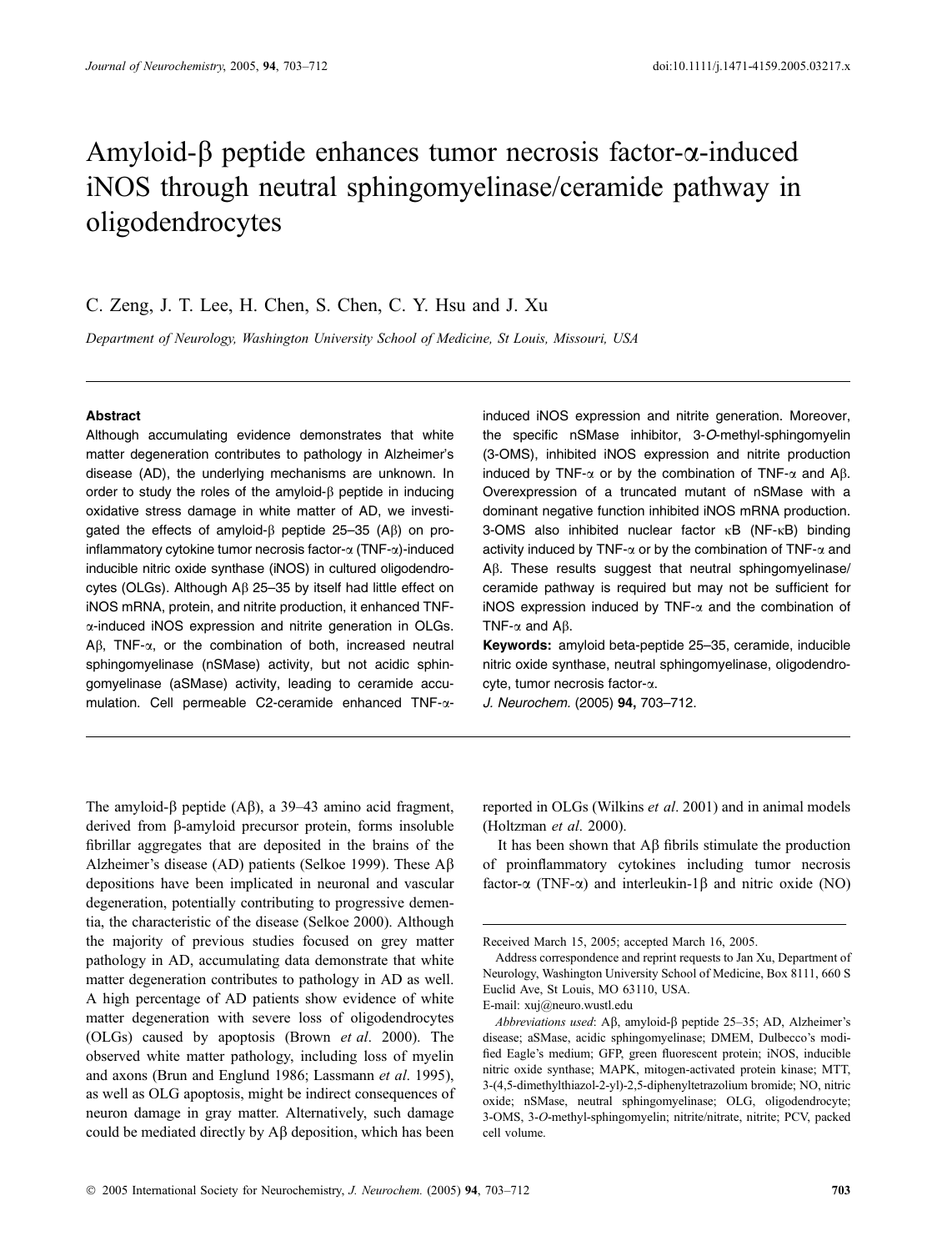in microglia and astrocytes, which promote neurodegeneration (Meda et al. 1995; Klegeris et al. 1997; Weldon et al. 1998; Combs et al. 1999; Yates et al. 2000). Although NO has beneficial roles, such as destruction of pathogens, removal of debris, and promotion of tissue repair, excess production of NO can be deleterious (Banati et al. 1993; Hewett et al. 1994; Bolanos et al. 1997). For example, inducible nitric oxide synthase (iNOS) production is increased in astrocytes surrounding amyloid plaques and significant peroxynitrite damage to neurons has been observed in AD brain (Brown and Bal-Price 2003).

Ceramide, a lipid second messenger, plays a role in mediating cellular responses as diverse as inflammation, differentiation, gene expression, growth suppression, and apoptosis (Andrieu-Abadie and Levade 2002). Ceramide elevation has been found in the brains of early staged AD patients (Gottfries et al. 1996; Zhang et al. 1999; Han et al. 2002). The regulation of ceramide levels is controlled by the activities of enzymes that synthesize and catabolize ceramide. Multiple routes of ceramide generation and removal exist, and these routes are responsive to a variety of cell stimuli (Pettus *et al.* 2002). One pathway of ceramide formation involves sphingomyelin hydrolysis by either neutral sphingomyelinase (nSMase) or acidic sphingomyelinase (aSMase). Another pathway involves ceramide synthase-catalyzed de novo ceramide synthesis. Various factors, such as cytokines, growth factors, hormones, ischemia/ reperfusion, and radiation, are known to regulate one or more enzymes of ceramide metabolism, resulting in ceramide accumulation (Andrieu-Abadie and Levade 2002). In turn, ceramide regulates many key intracellular effectors, including the ceramide-activated protein kinases (Lozano *et al.* 1994; Yao et al. 1995), serine/threonine protein phosphatases (Hannun 1994), and the short-lived gaseous messenger nitric oxide (NO), that mediate the action of ceramide on the apoptosis, inflammation, and cell growth (Hannun 1994).

Although astrocytes and microglia are thought to be the major sources of iNOS expression in the CNS in vivo, recent evidence suggests that the myelin-producing OLGs themselves can express iNOS in culture (Merrill et al. 1997; Martinez-Palma et al. 2003). We have previously reported that  $\overrightarrow{AB}$  is toxic to OLGs in culture (Xu *et al.* 2001). We have also demonstrated that A<sub>B</sub>-induced OLG death requires the activation of the nSMase/ceramide pathway and involves oxidative stress (Lee et al. 2004). Here we investigated the effects of  $\overrightarrow{AB}$  on proinflammatory cytokine TNF- $\alpha$ -induced iNOS in OLGs. We found that  $\mathbf{A}\beta$  or C2-ceramide by itself did not induce iNOS/nitrite production in OLGs; however, Aβ or C2-ceramide enhanced TNF-α-induced iNOS/nitrite production. We also showed that neutral sphingomyelinase/ ceramide pathway is required but may not be sufficient for iNOS expression induced by TNF- $\alpha$  and a combination of TNF- $\alpha$  and A $\beta$ . These results implicate that OLGs may be involved in free radical production in response to the

combination of  $\mathbf{A}\boldsymbol{\beta}$  deposition and proinflammatory cytokines, contributing to the AD pathology in brain white matter.

#### Materials and methods

#### Chemicals and reagents

All chemicals were purchased from Sigma (St Louis, MO, USA) and all cell culture reagents were purchased from Invitrogen (Carlsbad, CA, USA) unless otherwise specified.

## Oligodendrocyte culture

Primary cultures of neural precursor cell (neurosphere) were prepared and maintained according to the methods of Zhang et al. (Zhang et al. 1999; Lee et al. 2004) with some modifications. Briefly, 14-day rat cortex was loosely homogenized in Dulbecco's modified Eagle's medium (DMEM)/F-12 medium with 10 strokes, and centrifuged for 5 min at 350 g. The pellets were incubated with 1.5 mL of 0.025% trypsin at 37°C for 30 min followed by addition of 1.5 mL DMEM/F-12 with 20% fetal bovine serum and centrifuged. The pellets were washed with DMEM/F-12 twice. Dissociated cells were layered on a pre-formed Percoll gradient (50% Percoll and 50% DMEM/F-12) and centrifuged for 15 min at 23 500 g. The fraction containing glial progenitors located between the myelin and red blood cell fraction was recovered, washed, and then plated on a 75-mm uncoated culture flask with 20 mL of neurosphere medium (DMEM/F-12, N1 supplement, insulin 25  $\mu$ g/ mL, progesterone 130 ng/mL, basic fibroblast growth factor 20 ng/ mL, epidermal growth factor 20 ng/mL). Neurospheres, formed 24 h after plating, were fed by adding 5 mL of fresh medium into the flask every other day. After 7 days, neurospheres were split (1:2) by gentle dissociation with a syringe (25 gauge) and plated in the same medium.

For derivation of neurosphere into progenitor, the neurospheres were treated with 0.05% trypsin/0.53 mm EDTA and centrifuged at 350 g for 10 min. The cells were resuspended in progenitor medium (69% DMEM/F-12/HEPES containing N1 supplement,  $10 \mu g/mL$ insulin, 20 nm progesterone, 100 unit penicillin/streptomycin, 30% conditioned medium from B104 cells, and 1% fetal bovine serum) and plated on 100-mm culture dishes pre-coated with poly L-ornithine. Disaggregated oligosphere cells displayed bipolar or tripolar morphology.

For differentiated OLG cultures, progenitor cells were detached with trypsin and cultured on poly L-ornithine-coated dishes in mature OLG medium (DMEM/F-12; N1 supplement,  $20 \mu g/mL$ biotin; 20  $\mu$ g/mL triiodo-L-thyronine, T3, and 1% fetal bovine serum). Immunoreactivity to OLG surface markers including GalC, Rip, and CNP was observed in the vast majority of these differentiated cells within 48 h (Lee et al. 2004).

#### Sphingomyelinase assays

Cells were washed twice with phosphate-buffered saline, then lysed with 0.2% Triton X-100 in phosphate-buffered saline for 10 min and sonicated for 30 s in an ice-cold bath. Protein concentrations were determined by Lowry assay (Lowry et al. 1951). Methyl- [ 14C]sphingomyelin (55 mCi/mmole, Amersham, Piscataway, NJ, USA), which served as the substrate for sphingomyelinase, was evaporated and re-suspended in 25 µL of nSMase assay buffer (40 mm HEPES, pH 7.4, 5 mm MgCl<sub>2</sub>, 0.2% Triton X-100) or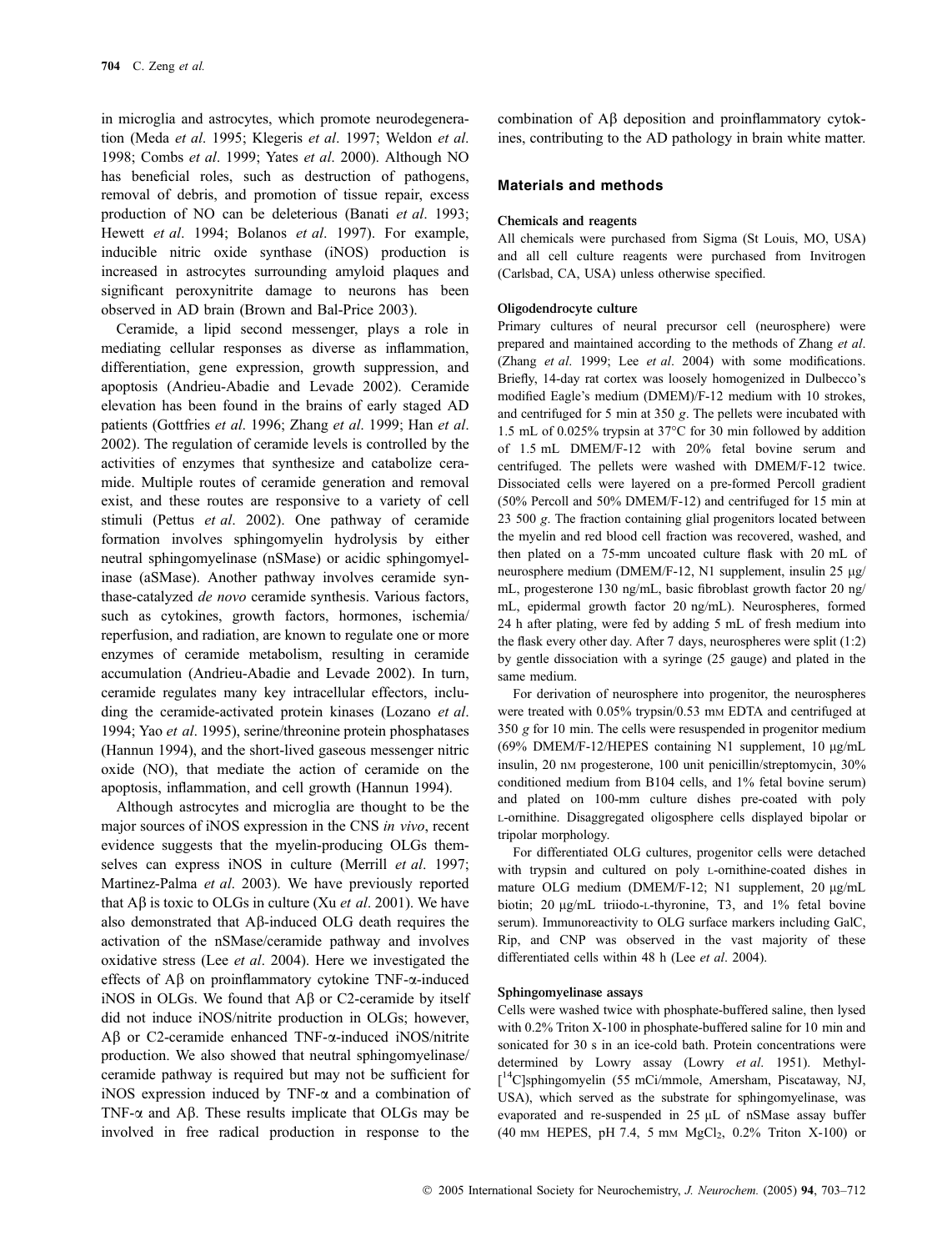aSMase assay buffer (250 mM sodium acetate, pH 5.2, 0.2% Triton X-100) and sonicated to form micelles on ice until use. Reaction mixtures containing 25  $\mu$ L of cell lysate protein (1 mg/mL) and 25 µL of nSMase or aSMase assay buffer containing methyl- $[14C]$ sphingomyelin  $(0.23 \text{ nmol})$  was incubated for 2 h at 37 $\degree$ C. The reaction was stopped by adding 200  $\mu$ L CHCl<sub>3</sub>/methanol (1:1) and 90  $\mu$ L H<sub>2</sub>O followed by rigorous mixing. The samples were then centrifuged at  $1000 \text{ g}$  for 5 min, and radioactive phosphocholine  $(I^{14}C$ phosphocholine) in the aqueous phase (120 µL) was collected for liquid scintillation counting. Phosphocholine is the degraded moiety of sphingomyelin after ceramide is released by nSMase or aSMase. Activity was calculated as pmol of sphingomyelin hydrolysed by 1 mg of total protein per hour, and expressed as percentage of control values.

#### Thin-layer chromatography

Cells were cultured in medium containing 10  $\mu$ Ci [<sup>3</sup>H]palmitate (1 mCi/mL, Amersham) for 25 h with or without exposure to  $A\beta$ and/or other agents. Labeled cells were collected and washed with phosphate-buffered saline three times to remove the free isotope before lipid extraction (Xu et al. 1998). The cell pellet was resuspended in 400  $\mu$ L methanol : H<sub>2</sub>O : 6 N HCl (100:5:1, v/v) followed by addition of 800  $\mu$ L chloroform and 240  $\mu$ L water. The mixture was then vortex-mixed and centrifuged at 10 000  $g$ for 5 min. The lipid fraction recovered from the lower phase was blown to dryness and re-extracted with 1 mL chloroform: methanol (2:1, v/v) and resolved by TLC plate (Whatman, Maidstone, UK). The TLC solvent was chloroform : methanol : acetic acid : water (85:4.5:5:0.5, v/v) for ceramide. Plates were air-dried and sprayed with 1 M sodium salicylate before autoradiography. Standard lipids were identified separately and in combination with the samples by UV light after rhodamine 6G (Sigma) staining.

#### Reverse transcription–polymerase chain reaction

RT-PCR for iNOS has been previously reported (Xu et al. 1997). Briefly, equal amounts of RNA (2 µg) were reverse transcribed with oligo-dT and 500  $\mu$ M dNTPs (BRL Life Technologies, Inc., Gaithersburg, MD, USA), 20 U RNasin (Promega, Madison, WI, USA), 200  $\mu$ M dithiothreitol, and 200 U reverse transcriptase (BRL) for 50 min at 42°C. After incubation, the sample was heated for 5 min at 95°C, diluted and aliquoted. PCR was performed with a reaction mixture containing cDNA transcribed from 50 ng RNA, 100  $\mu$ M dNTPs, 1  $\mu$ M of each primer, 1.5 mM MgCl<sub>2</sub>, and 2.5 U Taq polymerase (BRL). PCR reaction conditions were as follows: 25 cycles (for each cycle: 1 min at  $94^{\circ}$ C, 1 min at  $55^{\circ}$ C, 2 min at  $72^{\circ}$ C) and a delay time of 10 min. The conditions were determined in preliminary studies to be within the linear range in terms of RT input and PCR cycles. The PCR products were electrophoresed through a 1% agarose gel and visualized by Phosphor Imager (Molecular Dynamics, Sunnyvale, CA, USA). The relative mRNA levels of each gene were determined after normalization based on endogenous cyclophilin mRNA.

#### Western blot analysis

Detection of iNOS expression in OLGs by western blot analysis has been previously reported (Xu et al. 1997). Briefly, OLGs were homogenized in western blot buffer (10 mm HEPES, 1.5 mm MgCl<sub>2</sub>, 10 mm KCl, 1% NP-40, 0.2 mm phenylmethylsulfonyl fluoride, 4 µg/mL leupeptin, 5 µg/mL aprotinin, 4 µg/mL pepstatin, pH 7.9) and centrifuged at 10 000  $\varrho$  for 15 min. Then 20 ug of protein from the supernatant of each sample was loaded onto an 8% polyacrylamide gel, resolved by sodium dodecyl sulfate–polyacrylamide gel electrophoresis, and transferred to polyvinylidene difluoride membranes by electrophoresis. The membranes were blocked in Tris-buffered saline/Tween-20 buffer containing 20 mm Tris-HCl, 5% non-fat milk, 150 mM NaCl, and 0.05% Tween-20 (pH 7.5) for 1 h at room temperature. Primary polyclonal antibody against a mouse macrophage iNOS (Transduction Laboratory, Lexington, KY, USA) at a 1:500 dilution was added to the membrane and incubated for 2 h at room temperature. The membranes were washed with Tris-buffered saline/Tween-20 three times at 10-min intervals, incubated with the second antibody (goat against rabbit IgG conjugated with alkaline phosphatase), diluted to 1:5000, for 1 h and then washed three times each at 10-min intervals with Tris-buffered saline/Tween-20 and two times each for 2 min with Tris-buffered saline. The color reaction based on the Blot AP System was carried out as described in the technical manual provided by Promega.

#### Griess assay

Nitrite was measured by the Griess assay (Misko et al. 1993). The reaction was performed by incubating 100  $\mu$ L of medium and 100 lL of Griess reagents (1.32% sulfanilamide in 60% acetic acid and 0.1% N-1-naphthyl-ethylenediamine-HCl 1:1 mixed, freshly made) for 5 min. The absorbance at 540 nm was measured, and the amount of nitrite/nitrate was obtained by extrapolation from a standard curve using sodium nitrite as a standard.

# 3-(4,5-Dimethylthiazol-2-yl)-2,5-diphenyltetrazolium bromide (MTT) assay

OLG viability was quantitated by the 3-(4,5-dimethylthiazol-2-yl)- 2,5-diphenyl-tetrazolium bromide (MTT) assay (Xu et al. 1998).

#### Preparation of nuclear extracts from oligodendrocytes

Following appropriate treatment of OLGs, crude nuclear miniextracts were prepared according to the method described previously with modifications (Lee et al. 1988). Briefly, OLGs in 100-mm dishes were harvested using a cell scraper, pelleted by centrifugation, washed in cold phosphate-buffered saline solution, and incubated in 1 PCV (packed cell volume) of buffer A (10 mm HEPES, 1.5 mm  $MgCl<sub>2</sub>$ , 10 mm KCl, 0.5 mm dithiothreitol, 1  $\mu$ g/ mL leupeptin, and aprotinin at pH 7.9). OLGs were resuspended in buffer A and kept on ice for 10 min, and then loosely homogenized. Crude nuclei were washed twice with buffer A and nuclear proteins were extracted with 2/3 PCV of ice-cold buffer B (20 mm HEPES, 420 mm KCl,  $1.5$  mm MgCl<sub>2</sub>,  $0.2$  mm EDTA,  $0.5$  mm dithiothreitol, 0.5 mm phenylmethylsulfonyl fluoride, 1 µg/mL leupeptin and aprotinin, and 25% glycerol at pH 7.9) for 30 min on ice. Then 1/3 PCV of ice-cold buffer C (20 mm HEPES, 0.2 mm EDTA, 0.5 mm dithiothreitol, 0.5 mm phenylmethylsulfonyl fluoride, 1 lg/mL leupeptin, and aprotinin at pH 7.9) was added, vortexed rigorously and centrifuged at 13 000  $g$  for 15 min at 4°C. Nuclear proteins were aliquoted, frozen on dry-ice and stored at  $-80^{\circ}$ C. Protein concentrations were determined by the Lowry method (Lowry et al. 1951).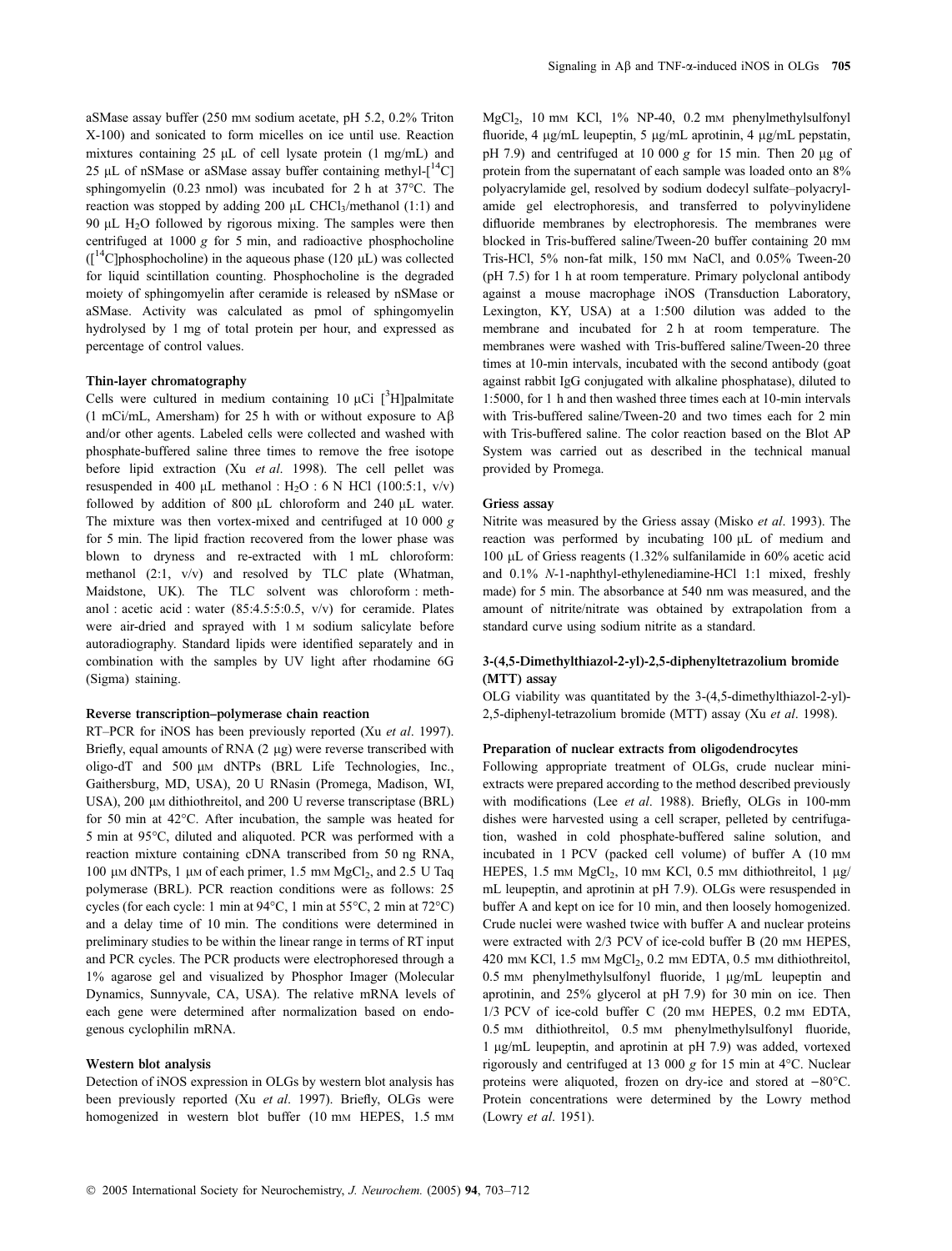#### Electrophoretic mobility shift assay

Nuclear factor  $\kappa$ B (NF- $\kappa$ B) consensus oligonucleotide (5'-AG-TTGAGGGGACTTTCCCAGGC-3<sup>'</sup>) from Promega was end-labeled with  $[\gamma^{-32}P]ATP$  (3000 Ci/mmole) from Amersham according to Promega Technical Bulletin number 106. The binding reaction was performed in 20 µL of binding buffer (10 mm Tris-HCl, 20 mm NaCl, 1 mm dithiothreitol, 1 mm EDTA, 5% glycerol, pH 7.6) containing 15 µg nuclear protein, 0.0175 pmol of labeled probe  $(> 30,000 \text{ cm})$ , and 1 µg of poly dIdC. After incubation for 20 min at room temperature, the mixture was subjected to electrophoresis on a non-denaturing 6% polyacrylamide gel at 180 V for 2 h. The gel was dried and autoradiographed.

# Production of retrovirus in packaging cells and infection of target cells

A truncated cDNA of rat nSMase was generated by RT–PCR. The following primer pair was used to generate a truncated nSMase protein with 44 amino acids deleted from the C-terminus of full length of nSMase: 5'-CGGGAATTCATGAAGCACAACTTT-TCTCTGC-3¢ and 5¢-CGGTACGTATTACATCACATAGCCAAA-GAGTGC-3'. The PCR products were cloned into a pGEM-T easy vector (Promega), sequenced and then subcloned into  $EcoR1-$ SnaB1 sites of the pMX-IRES-GFP retrovirus vectors (Royer et al. 2004). Then 60-µg cDNA constructs of pMX-mutant-nSMase-IRES-EGFP or pMX-IRES-EGFP were transfected into Phoenix retroviral producer cells (Clontech, Palo Alto, CA, USA) in a 100-mm dish  $(3 \times 10^6 \text{ cells}/100\text{ mm}$  dish) using the calcium phosphate method (Calphos Mammalian transfection kit, BD Biosciences, Franklin Lakes, NJ, USA). The packaging cells were kept in a 5%  $CO_2$  incubator at 32°C for 48 h to produce retrovirus. The retroviral supernatant was then harvested, and concentrated by centrifugation at 6000 g for 16 h at  $4^{\circ}$ C. The retroviral titer of  $10<sup>7</sup>$  ifu/mL was obtained. Target cells were infected with retrovirus and incubated at 37°C for 3 h. The retroviral supernatant was then removed and growth medium were added. The cells were used for experiments after 48 h of post-transfection.

#### Statistical analyses

Results are expressed as mean  $\pm$  SD based on at least two or three separate experiments performed in triplicate. Differences among groups were statistically analyzed by one-way ANOVA followed by Bonferroni's post hoc t-test. Comparison between two experimental groups was based on 2-tailed  $t$ -test. A  $p$ -value less than 0.05 was considered significant.

## **Results**

# Amyloid-b peptide 25–35 or C2-ceramide enhanced tumor necrosis factor-a-induced inducible nitric oxide synthase expression and nitrite production

We studied the effect of  $\mathbf{A}\mathbf{\beta}$  and TNF- $\alpha$  on iNOS/nitrite production in OLGs. We found that  $TNF-\alpha$  increased iNOS mRNA (Fig. 1a), protein expression (Fig. 1b) and nitrite production (Fig. 1c).  $\mathbf{A}\beta$  25–35 ( $\mathbf{A}\beta$ , 10  $\mu$ M) or C2-ceramide ( $25 \mu$ M) on their own had little effect on iNOS mRNA, protein expression or nitrite production in OLGs. However,



**Example 1998**<br> **Example 1998**<br> **Example 1998**<br> **Example 1999**<br> **Example 14 AB**<br> **Example 14 AB**<br> **Example 14 AB**<br> **Example 14 AB**<br> **Example 14 AB**<br> **Example 14 AB**<br> **Example 16 AB**<br> **Example 16 AB**<br> **Example 16 AB**<br> **Ex** Fig. 1 Amyloid- $\beta$  peptide 25–35 (A $\beta$ ) or C2-ceramide enhanced tumor necrosis factor- $\alpha$  (TNF- $\alpha$ )-induced inducible nitric oxide synthase (iNOS) expression and nitrite production. Oligodendrocytes (OLGs) were treated with  $TNF-\alpha$  (20 ng/mL), A $\beta$  (10  $\mu$ M), C2-ceramide (25  $\mu$ M), combination of TNF- $\alpha$  and A $\beta$ , or combination of TNF- $\alpha$  and C2-ceramide for either 6 h (for iNOS mRNA analysis) or 24 h (for iNOS protein expression and nitrite production). The medium was collected for nitrite measurement. Cells were harvested for RT–PCR and western blot analysis. (a) iNOS mRNA expression by RT–PCR. Cyclophilin was used as internal control for equal RNA loading. (b) iNOS protein expression by western blot. Actin is used as internal control for equal protein loading. (c) Nitrite production by Griess assay. The values of nitrite are expressed as  $x \pm SD$  nmole/mL in three independent experiments with triplicates ( $p < 0.05$ ; \*compared to the control; \*\*compared to TNF-a only).

 $A\beta$  or C2-ceramide enhanced TNF- $\alpha$ -induced iNOS mRNA, protein expression, and nitrite production (Fig. 1).

# Amyloid- $\beta$  peptide 25–35 and tumor necrosis factor- $\alpha$ increased neutral sphingomyelinase activity and ceramide formation in oligodendrocytes

Previously we have shown that AB increased OLG cell death at least in part through the sphingomyelinase/ceramide pathway (Lee et al. 2004). In this study, we observed that Ab enhanced TNF-a-induced iNOS/nitrite production (Fig. 1). Hence we hypothesized that  $\mathbf{A}\mathbf{\beta}$  enhancement of TNF-a-induced iNOS/nitrite production may be mediated in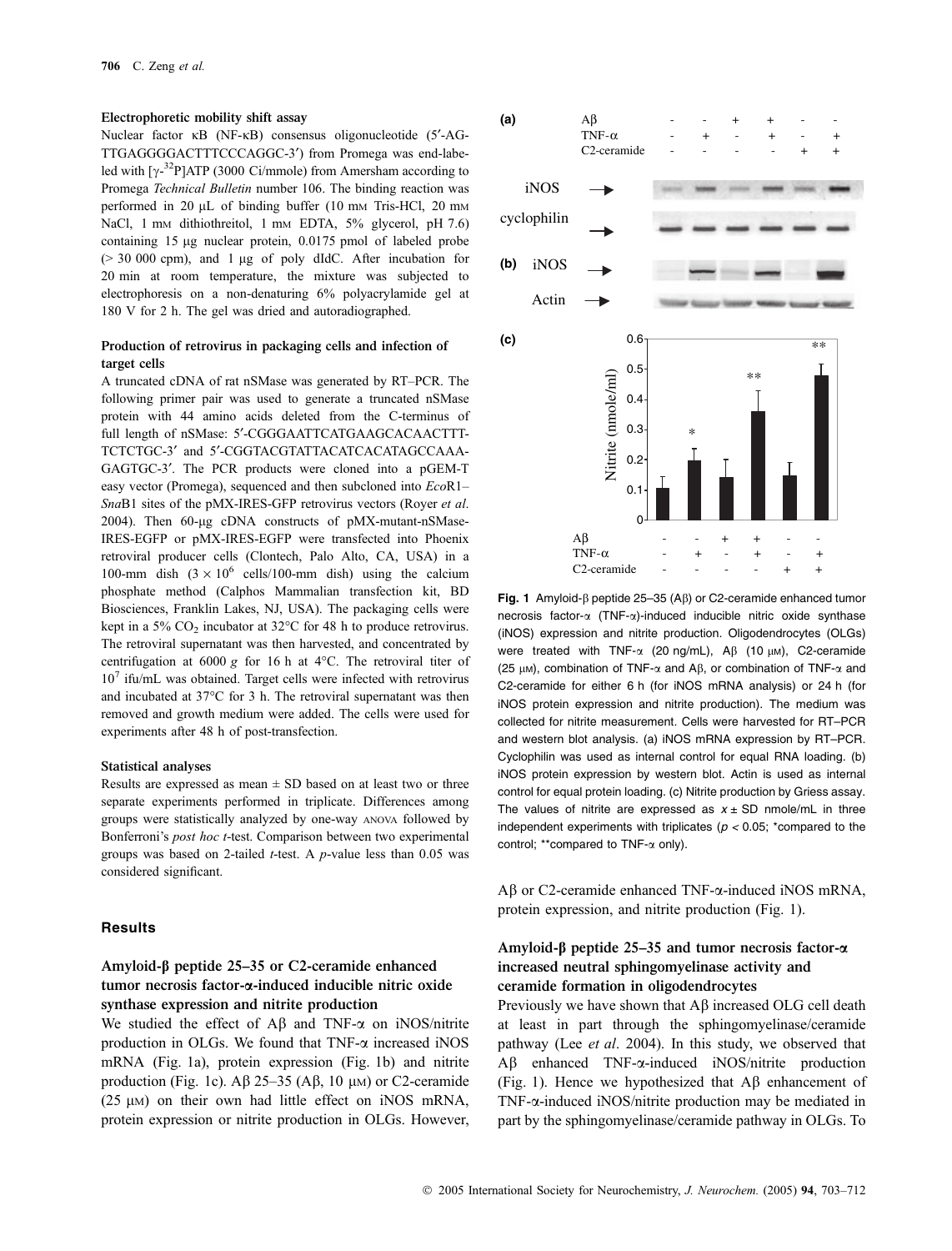investigate this possibility, we first tested whether sphingomyelinase activity and ceramide formation were elevated in OLGs in response to the treatments of  $\mathbf{A}\mathbf{\beta}$ , TNF- $\alpha$  or the combination of both. OLGs were treated with  $\text{AB}$  (10  $\mu$ M), TNF- $\alpha$  (20 ng/mL) or the combination of both for 16 h, and were then assayed for SMase activities and ceramide levels. We found that  $\overrightarrow{AB}$  and TNF- $\alpha$  increased nSMase activity by 42% and 18%, respectively (Fig. 2a). However, both treatments did not affect acidic SMase activity. These results suggested that  $\overrightarrow{AB}$  and TNF- $\alpha$  specifically stimulated nSMase activity in OLGs. Ceramide levels were also increased when treated with A $\beta$  (10  $\mu$ M), TNF- $\alpha$  (20 ng/mL) or the combination of both (Fig. 2b). Furthermore, the specific neutral sphingomyelinase inhibitor, 3-O-methyl-sphingomyelin  $(3\text{-OMS}, 1 \mu)$ , significantly decreased ceramide generation caused by  $\overrightarrow{AB}$  and TNF- $\alpha$  (Fig. 2b). These data suggest that both  $\overrightarrow{AB}$  and TNF- $\alpha$  increase nSMase activities, which in turn increase ceramide generation.

# Pharmacological inhibitors of neutral sphingomyelinase reduced amyloid- $\beta$  peptide 25–35 and/or tumor necrosis factor-a-induced inducible nitric oxide synthase and nitrite production and cytotoxicity.

In order to determine whether  $TNF-\alpha/AB$ -induced iNOS/ nitrite production is mediated by the nSMase/ceramide pathway, OLG cultures were pre-treated with a nSMase inhibitor (3-OMS,  $1 \mu$ M). OLGs were then treated with TNF- $\alpha$  (20 ng/mL), A $\beta$  (10 µm) or the combination of both for 6 h (for iNOS mRNA expression) or 24 h (for iNOS protein expression and nitrite production). The culture medium was collected to determine nitrite using the Greiss assay (Kleinert et al. 1996). iNOS mRNA and protein expression were examined by RT–PCR and western blot, respectively. Our data showed that 3-OMS reduced nitrite production (Fig. 3a), iNOS mRNA (Fig. 3c), and iNOS protein (Fig. 3d) expression when induced by TNF- $\alpha$  or the combination of A $\beta$  and TNF- $\alpha$ . The effects of 3-OMS suggest that A $\beta$  and/or TNF- $\alpha$ induced iNOS and nitrite production by activating the nSMase/ceramide cascade. N-Acetyl-cysteine (10 mM), the precursor of GSH, has been shown to decrease the oxidative status and inhibit nSMase activity (Liu et al. 1998; Lee et al. 2004). Our results showed that N-acetyl-cysteine reduced nitrite production (Fig. 3b) and iNOS mRNA (Fig. 3c) expression induced by TNF- $\alpha$  or the combination of A $\beta$ and TNF-a. These results suggest that the nSMase/ceramide cascade is required for iNOS expression induced by TNF-a or the combination of  $\overrightarrow{AB}$  and TNF- $\alpha$  in OLGs.

We also examined effects of TNF- $\alpha$  and/or A $\beta$  on cytotoxicity in OLGs and whether inhibition of nSMase affected the cytotoxicity. Figure 3(e) showed that  $\text{A}\beta$  (20 µm) was cytotoxic to OLGs and that TNF- $\alpha$  (20 ng/mL) by itself had little cytotoxicity. The combination of  $\text{AB}$  and TNF- $\alpha$ elicited the same cytotoxicity as  $\overrightarrow{AB}$  alone. Moreover, the nSMase inhibitor  $(3\text{-OMS}, 1 \mu)$  suppresses cytotoxicity



Fig. 2 Amyloid- $\beta$  peptide 25–35 (A $\beta$ ) and/or tumor necrosis factor- $\alpha$ (TNF-a) elevated neutral sphingomyelinase (nSMase) activity and ceramide formation. (a) nSMase and aSMase (acidic sphingomyelinase) activity determination. Oligodendrocytes (OLGs) were treated with TNF- $\alpha$  (20 ng/mL), A $\beta$  (10  $\mu$ M), or combination of both for 16 h. The cell lysates was subject to enzyme activity assay (see methods). The enzyme activities are expressed as percentage of the control in two separate experiments in duplicates  $(x \pm SD)$ . ( $p < 0.05$ ; \*compared to the no treatment control; \*\* compared to TNF- $\alpha$  or A $\beta$  only). (b) Ceramide levels determined by TLC. OLGs were incubated with 10 µCi  $[^{3}H]$ palmitate (1 mCi/mL) 16 h prior to addition of TNF- $\alpha$  $(20 \text{ na/mL})$ , A $(10 \text{ um})$ , or combination of both for 24 h with or without nSMase inhibitor, 3-O-methyl-sphingomyelin (3-OMS) (1 µM). Cell lipids were extracted and subject to TLC and visualized by autoradiography.

elicited by  $\overrightarrow{AB}$  and the combination of  $\overrightarrow{AB}$  and TNF- $\alpha$ . These data suggested that nSMase mediated cytotoxicity of  $\overrightarrow{AB}$  and the combination of  $\overrightarrow{AB}$  and TNF- $\alpha$ .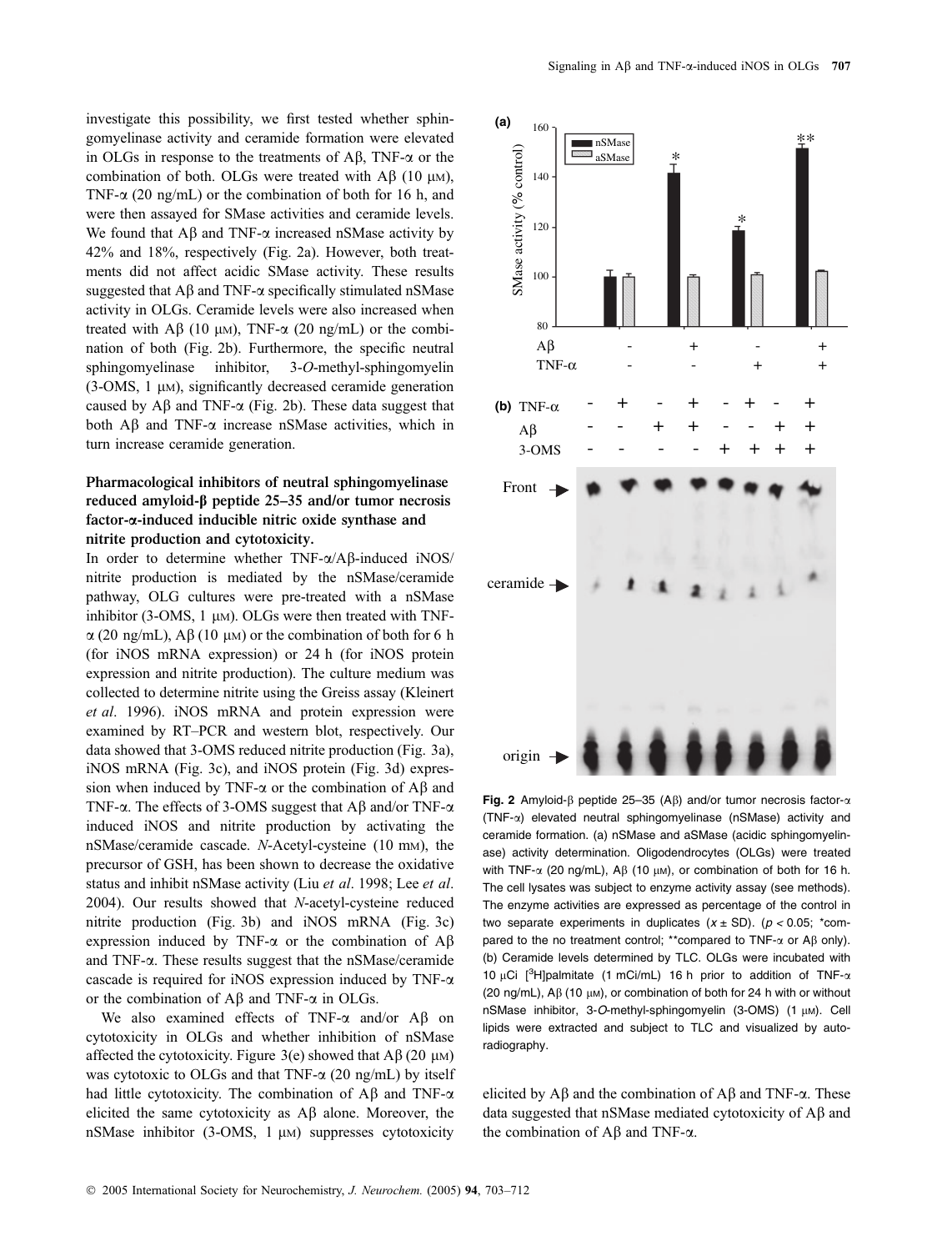

Fig. 3 The specific neutral sphingomyelinase (nSMase) inhibitor (3-O-methyl-sphingomyelin, 3-OMS) and antioxidant (N-acetylcysteine, NAC) inhibited the amyloid- $\beta$  peptide 25–35 (A $\beta$ ) enhanced TNF-a-induced nitrite production, inducible nitric oxide synthase (iNOS) mRNA and protein expression. Oligodendrocytes (OLGs) were treated with nSMase inhibitor,  $3$ -OMS  $(1 \text{ µ})$   $(a)$  or antioxidant NAC (10 mm) (b) for 1 h followed by treatment of tumor necrosis factor- $\alpha$ (TNF- $\alpha$ ) (20 ng/mL), A $\beta$  (10  $\mu$ M) or the combination of both for either 6 h (for iNOS mRNA analysis) or 24 h (for iNOS protein expression, nitrite production and cytotoxicity). The medium was collected for nitrite determination. Cells were harvested for RT–PCR (c), western blot (d, actin as an internal control for equal protein loading), and cytotoxicity (e). The cytotoxicity was measured by 3-(4,5-dimethylthiazol-2-yl)-2,5-diphenyltetrazolium bromide (MTT) assay (see Methods). The values of nitrite are expressed as  $x \pm SD$  nmole/mL in triplicates of three independent experiments.  $p < 0.05$ ; \*compared to no treatment control; \*\*compared to no 3-OMS or NAC treatment.

 $NF-\kappa B$  has been reported to be involved in the induction of iNOS by various cytokines in astroglia (Da Silva et al. 1997; Pahan et al. 1998; Hua et al. 2002; Marcus et al. 2003). In order to examine whether nSMase/ceramide exists up-stream or down-stream of NF-KB, we performed a DNA electrophoretic mobility shift assay. Our data showed that TNF- $\alpha$  induced NF- $\kappa$ B binding activity (Fig. 4). A $\beta$  or  $C2$ -ceramide enhanced TNF- $\alpha$ -induced NF- $\kappa$ B binding



Fig. 4 Neutral sphingomyelinase (nSMase) inhibitor (3-O-methylsphingomyelin, 3-OMS) inhibited nuclear factor  $\kappa$ B (NF- $\kappa$ B) DNA binding activity induced by tumor necrosis factor- $\alpha$  (TNF- $\alpha$ ) or the combination of amyloid- $\beta$  peptide 25–35 (A $\beta$ ) and TNF- $\alpha$ . Oligodendrocytes (OLGs) were treated with nSMase inhibitor,  $3$ -OMS (1  $\mu$ M) for 1 h followed by treatment of TNF- $\alpha$  (20 ng/mL), A $\beta$  (10  $\mu$ M), C2 (25  $\mu$ M), the combination of TNF- $\alpha$  and A $\beta$  or the combination of TNF- $\alpha$  and C2 for 6 h. Cells were harvested for electrophoretic mobility shift assay analysis.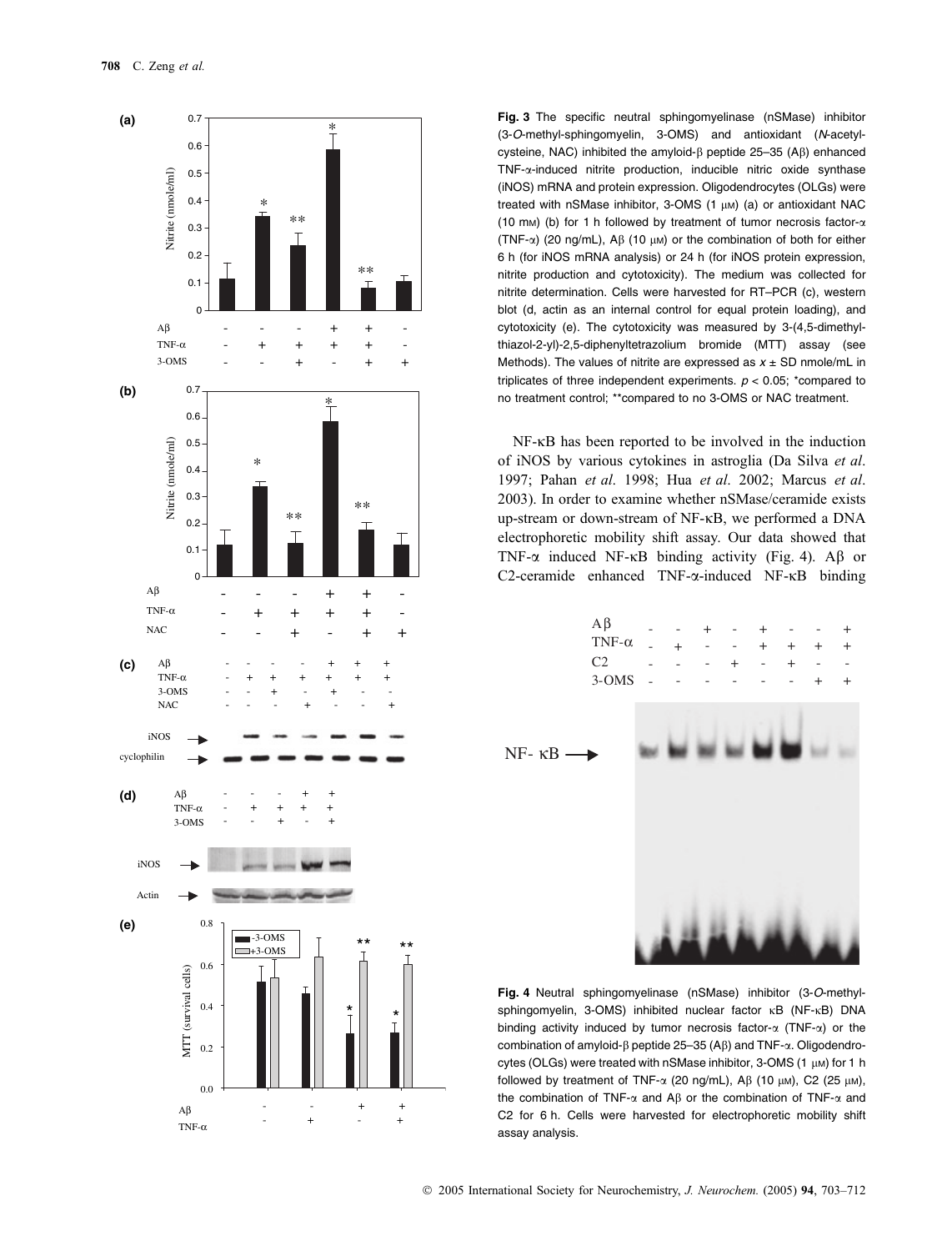activity. nSMase inhibitor, 3-OMS, reduced the NF-KB binding activity induced by TNF- $\alpha$  and the combination of TNF- $\alpha$  and A $\beta$ . These data suggest that the nSMase/ ceramide pathway is up-stream of activation of  $NF$ - $\kappa$ B.

Ceramide can be generated via multiple routes such as hydrolysis of sphingomyelin by either nSMase or aSMase, and de novo synthesis by ceramide synthase. To examine if enzymes other than nSMase are also involved in iNOS and nitrite production, we used the aSMase inhibitor, desipramine  $(2 \mu)$ , or the ceramide synthase inhibitor, fumonisin B1  $(2 \mu)$  to treat OLGs and examined their effects on iNOS and nitrite production. Our results showed that desipramine and fumonisin B2 had no effect on iNOS and nitrite production (data not shown), suggesting that aSMase and ceramide synthase are not involved in mediation of iNOS and nitrite production.

# A truncated mutant of neutral sphingomyelinase inhibited inducible nitric oxide synthase mRNA

To infect OLGs,  $10^7$  ifu/mL of retrovirus carrying green fluorescent protein (GFP) and a truncated mutant of nSMase were used. After 48 h of infection, OLGs were treated with  $\text{AB}$  (20 µm), TNF- $\alpha$  (20 ng/mL), or a combination of both. Infection efficiency is 30–40%, estimated by counting GFPpositive cells out of total cells. We first examined the functional outcome of the truncated nSMase. When GFP alone was overexpressed in OLGs, A<sub>B</sub> increased nSMase activity. When the truncated nSMase was overexpressed, it inhibited  $\overrightarrow{AB}$ -induced nSMase activity (Fig. 5a). The data suggest that the truncated mutant of nSMase has a dominant negative function. Then we studied whether the truncated nSMase inhibited  $AB/TNF-\alpha$ -induced iNOS expression. The RT–PCR results showed that the truncated mutant of nSMase inhibited iNOS mRNA as compared to the GFP control (Fig. 5b). These data provide the direct evidence that nSMase may be required for iNOS expression.

# **Discussion**

We have made novel observations that although  $\overrightarrow{AB}$  by itself did not induce expression of iNOS/nitrite, it enhanced TNFa-induced iNOS/nitrite in OLGs. In this study we investigated the intracellular signaling pathways involved in  $\mathbf{A}\boldsymbol{\beta}$ enhancement of TNF- $\alpha$  induced iNOS/nitrite production. We have shown that TNF- $\alpha$  and the combination of TNF- $\alpha$  and  $\overrightarrow{AB}$  induced iNOS mRNA, protein expression, and nitrite production. TNF- $\alpha$ , A $\beta$ , and the combination of both induced nSMase activities and enhanced ceramide levels. We have also demonstrated that both nSMase inhibitor (3-OMS) and a dominant negative mutant of nSMase reduced the effects of TNF- $\alpha$  induction and the A $\beta$  enhancement on iNOS expression and nitrite production. These data suggest that the neutral sphingomyelinase/ceramide pathway is required for iNOS expression induced by TNF- $\alpha$  and the combination



Fig. 5 A dominant negative mutant of neutral sphingomyelinase (nSMase) inhibited inducible nitric oxide synthase (iNOS) mRNA. Oligodendrocytes (OLGs) were infected with  $10^7$  ifu/mL of retrovirus carrying either green fluorescent protein (GFP) or a dominant negative mutant of nSMase (nSMaseDN) for 48 h, followed by treatment of tumor necrosis factor-α (TNF-α) (20 ng/mL), amyloid-β peptide 25-35  $(AB)$  (10  $µ$ M), or combination of both. Cells were harvested after 16 h of the treatment for nSMase activity assay (a) or 6 h of the treatment for RT–PCR analysis (b).  $p < 0.05$ ; \*compared to no treatment; \*\*compared to GFP.

of TNF- $\alpha$  and A $\beta$  in OLGs. On the other hand, our data showed that  $\overrightarrow{AB}$  by itself induced comparable nSMase activities and ceramide levels to those elicited by TNF-a, but only TNF- $\alpha$  rather than A $\beta$  induced iNOS expression and nitrite production. The data suggest that neutral sphingomyelinase/ceramide pathway by itself may not be sufficient for iNOS expression. Moreover, the nSMase inhibition did not completely block the enhancing effect of  $\overrightarrow{AB}$  (Figs 3c and d, Fig. 5b), implying that other mechanisms than nSMase/ ceramide activation contribute to the observed induction of iNOS. Collectively, these multiple lines of evidence suggest that neutral sphingomyelinase/ceramide pathway is required but may not be sufficient for iNOS expression induced by TNF- $\alpha$  and the combination of TNF- $\alpha$  and A $\beta$  in OLGs.

Cytokine-induced iNOS/nitrite expression seems to involve activation of multiple intracellular signaling pathways. In addition to the nSMase/ceramide pathway reported in this study, p38 MAPK (mitogen-activated protein kinase) and  $NF-\kappa B$  may be involved in the cytokine-induced iNOS and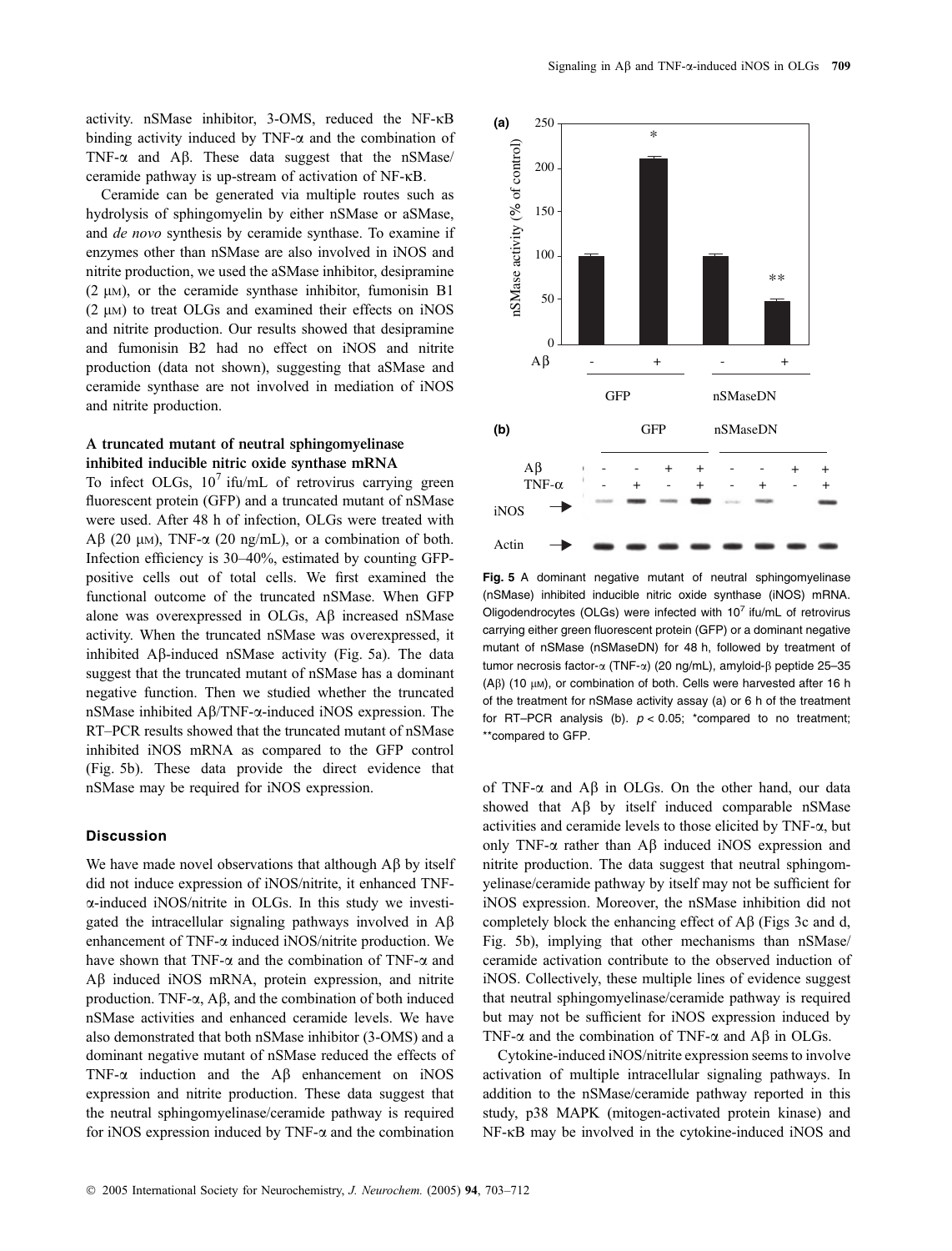nitrite production in OLGs (Bhat et al. 1999). In the OLG progenitor cell line, TNF- $\alpha$  has been shown to activate p38 MAPK in a time- and dose-dependent manner (Bhat et al. 1999). In the present study, we observed that  $TNF-\alpha$  increased  $NF-\kappa B$  binding activity in OLGs by electrophoresis mobility shift assay. We also observed that nSMase inhibitor, 3-OMS, inhibited NF-<sub>K</sub>B DNA binding activity indicating that the  $nSMase/ceramide$  pathway is involved in NF- $\kappa$ B activation and nitrite production induced by the combination of TNF- $\alpha$ and  $\Delta\beta$ . The multiple pathways exist in astroglial cells upon induction of iNOS by cytokines as well. In fact, studies from astrocytes and  $C6$  glial cells indicate that NF- $\kappa$ B, p38 MAPK, and nSMase/ceramide pathway are involved in the induction of iNOS by various cytokines (Da Silva et al. 1997; Pahan et al. 1998; Hua et al. 2002; Marcus et al. 2003; Ayasolla et al. 2004). In astrocytes the previous studies found that specific nSMase inhibitor, 3-OMS, reduced cytokine-induced iNOS expression suggesting that the nSMase/ceramide pathway is involved in cytokine-induced iNOS expression (Pahan et al. 1998; Ayasolla et al. 2004). In fact our data showed that nSMase/ceramide pathway is not sufficient for iNOS expression, suggesting the existence of multiple pathways for cytokine-induced expression of iNOS.

In the current study we directly measured the nSMase and aSMase activity showing that TNF- $\alpha$ , A $\beta$ , and the combination of both induced nSMase activity but not acidic SMase activity. We also found that aSMase inhibitor (desipramine) had little effect on iNOS expression induced by TNF- $\alpha$  and the combination of TNF- $\alpha$  and A $\beta$  (data not shown). These data suggest that nSMase, but not aSMase is involved in the expression of iNOS induced by TNF- $\alpha$  and the combination of TNF- $\alpha$  and A $\beta$ . We have shown that nSMase rather than aSMase is involved in A<sub>B</sub>-induced cell death in oligodendrocytes in the previous study (Lee et al. 2004). Our data are consistent with the recent report that TNF- $\alpha$  induces nSMase, but not aSMase activity in oligodendrocytes (Testai et al. 2004).

Figure 3(e) showed that TNF- $\alpha$  did not have significant cytotoxicity at 20 ng/mL and did not increase  $\overrightarrow{AB}$  toxicity. nSMase inhibitor, 3-OMS significantly reduced cytotoxicity induced by  $A\beta$  and the combination of TNF- $\alpha$  and  $A\beta$ indicating that nSMase/ceramide pathway mediated cytotoxicity induced by TNF- $\alpha$  and/or A $\beta$ . Both aSMase and nSMase activities have been described to be stimulated during apoptosis (Andrieu-Abadie and Levade 2002). Which SMase is responsible for cytotoxicity appears to depend on cell type and stimulus. For example, overexpression of recombinant human nSMase in human aortic smooth muscle cells markedly stimulates apoptosis (Obeid et al. 1993). Fibrillar amyloid-beta peptides kill human primary neurons via NADPH oxidase-mediated activation of nSMase, not aSMase (Jana and Pahan 2004). In contrast in human hepatocytes, TNF-a mediated nSMase activation did not induce apoptosis (Chatterjee 1999).

It has been reported that OLGs are vulnerable to NO (Mitrovic et al. 1994). The direct exposure of soluble nitric oxide to OLG ultimately kills OLGs by necrosis (Mitrovic et al. 1995). We tested whether NO induced by the combination of  $\overrightarrow{AB}$  and TNF- $\alpha$  increased OLG cell death. We found that the combination of  $A\beta$  (10 µM) and TNF- $\alpha$ (20 ng/mL) did not increase  $\overrightarrow{AB}$  cytotoxicity (Fig. 3e). Physiological roles of NO produced by OLGs are not clear. It has been reported that OLG-produced NO inhibits the expression of myelin basic protein mRNA in these cells (Mackenzie-Graham et al. 1994). Thus, OLG-produced NO may be responsible for loss of myelin in white matter of AD brain. The other possible role of NO produced by OLGs may be toxic to neurons. It has been reported that NO produced by activated microglia and astrocyte can kill neurons (Brown and Bal-Price 2003). The current knowledge suggests that microglia can be activated by  $\overrightarrow{AB}$  and then produce cytokines such as interleukin-1 $\beta$  and TNF- $\alpha$ . These cytokines induce iNOS and NO, which in turn kill neurons (Brown and Bal-Price 2003). It is possible that OLG-produced NO is toxic to neurons as well. The roles of OLG-produced NO in the brain of the AD patient remain to be determined.

In summary, we have demonstrated that  $\overrightarrow{AB}$  by itself did not induce iNOS and nitrite; however,  $\overrightarrow{AB}$  enhanced TNF- $\alpha$ induced iNOS and nitrite production. Neutral sphingomyelinase/ceramide pathway is required but may not be sufficient for iNOS expression induced by TNF- $\alpha$  and a combination of TNF- $\alpha$  and A $\beta$ . Other mechanisms than nSMase/ceramide activation may in part contribute to the observed induction of iNOS as well.

#### Acknowledgements

This work was supported by NIH grants RO1 NS40525, NS40162 and AHA 0050597N.

## References

- Andrieu-Abadie N. and Levade T. (2002) Sphingomyelin hydrolysis during apoptosis. Biochim. Biophys. Acta 1585, 126-134.
- Ayasolla K., Khan M., Singh A. K. and Singh I. (2004) Inflammatory mediator and beta-amyloid (25–35)-induced ceramide generation and iNOS expression are inhibited by vitamin E. Free Radic. Biol. Med. 37, 325–338.
- Banati R. B., Gehrmann J., Schubert P. and Kreutzberg G. W. (1993) Cytotoxicity of microglia. Glia 7, 111–118.
- Bhat N. R., Zhang P. and Bhat A. N. (1999) Cytokine induction of inducible nitric oxide synthase in an oligodendrocyte cell line: role of p38 mitogen-activated protein kinase activation. J. Neurochem. 72, 472–478.
- Bolanos J. P., Almeida A., Stewart V., Peuchen S., Land J. M., Clark J. B. and Heales S. J. (1997) Nitric oxide-mediated mitochondrial damage in the brain: mechanisms and implications for neurodegenerative diseases. J. Neurochem. 68, 2227–2240.
- Brown G. C. and Bal-Price A. (2003) Inflammatory neurodegeneration mediated by nitric oxide, glutamate, and mitochondria. Mol. Neurobiol. 27, 325–355.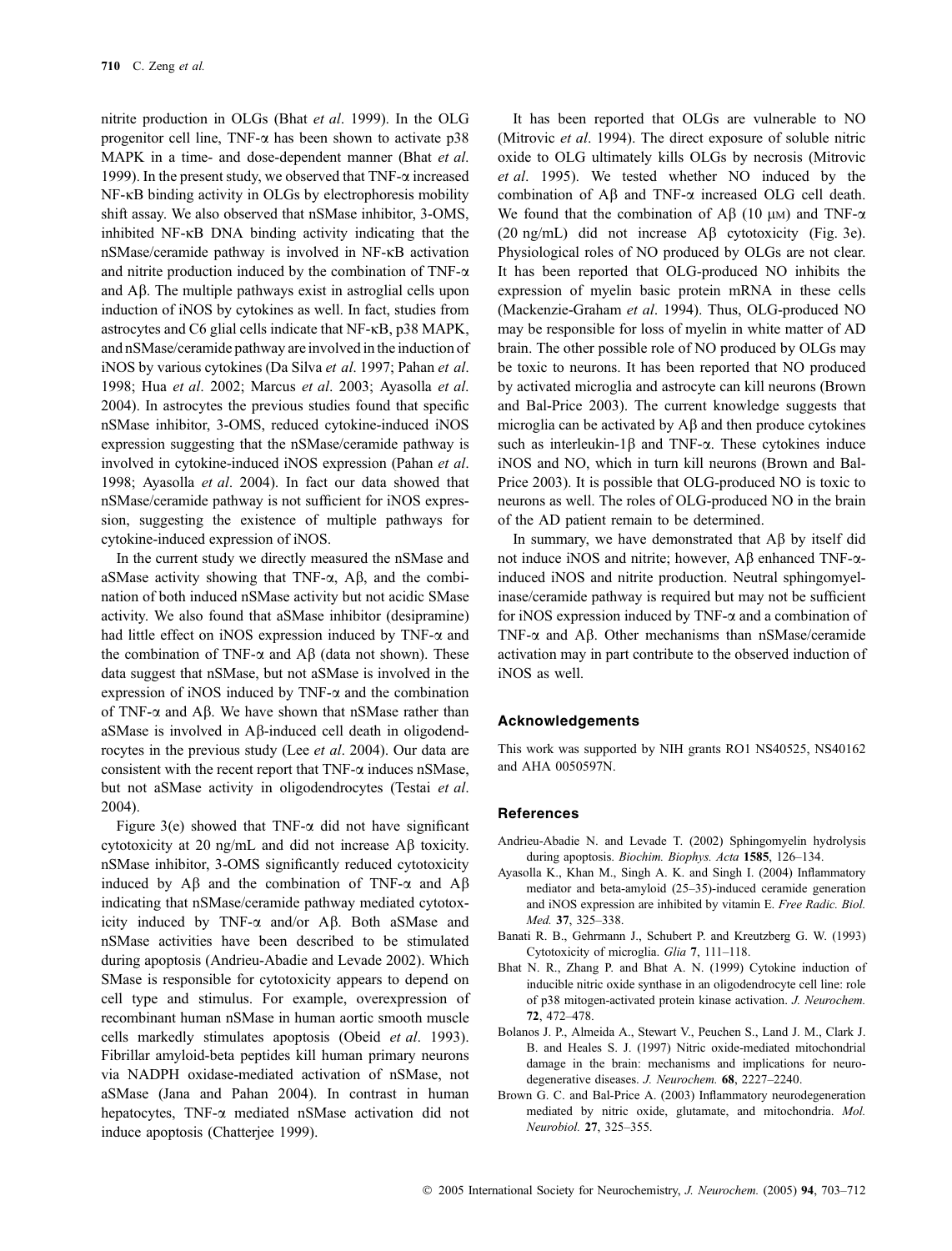- Brown W. R., Moody D. M., Thore C. R. and Challa V. R. (2000) Apoptosis in leukoaraiosis. AJNR Am. J. Neuroradiol. 21, 79–82.
- Brun A. and Englund E. (1986) A white matter disorder in dementia of the Alzheimer type: a pathoanatomical study. Ann. Neurol. 19, 253–262.
- Chatterjee S. (1999) Neutral sphingomyelinase: past, present and future. Chem. Phys Lipids 102, 79–96.
- Combs C. K., Johnson D. E., Cannady S. B., Lehman T. M. and Landreth G. E. (1999) Identification of microglial signal transduction pathways mediating a neurotoxic response to amyloidogenic fragments of beta-amyloid and prion proteins. J. Neurosci. 19, 928–939.
- Da Silva J., Pierrat B., Mary J. L. and Lesslauer W. (1997) Blockade of p38 mitogen-activated protein kinase pathway inhibits inducible nitric-oxide synthase expression in mouse astrocytes. J. Biol. Chem. 272, 28 373–28 380.
- Gottfries C. G., Karlsson I. and Svennerholm L. (1996) Membrane components separate early-onset Alzheimer's disease from senile dementia of the Alzheimer type. Int. Psychogeriatr. 8, 365– 372.
- Han X. D. M. H., McKeel D. W. Jr, Kelley J. and Morris J. C. (2002) Substantial sulfatide deficiency and ceramide elevation in very early Alzheimer's disease: potential role in disease pathogenesis. J. Neurochem. 82, 809–818.
- Hannun Y. A. (1994) The sphingomyelin cycle and the second messenger function of ceramide. J. Biol. Chem. 269, 3125–3128.
- Hewett S. J., Csernansky C. A. and Choi D. W. (1994) Selective potentiation of NMDA-induced neuronal injury following induction of astrocytic iNOS. Neuron 13, 487–494.
- Holtzman D. M., Bales K. R., Tenkova T. et al. (2000) Apolipoprotein E isoform-dependent amyloid deposition and neuritic degeneration in a mouse model of Alzheimer's disease. Proc. Natl Acad. Sci. U.S.A. 97, 2892–2897.
- Hua L. L., Zhao M. L., Cosenza M., Kim M. O., Huang H., Tanowitz H. B., Brosnan C. F. and Lee S. C. (2002) Role of mitogen-activated protein kinases in inducible nitric oxide synthase and TNFalpha expression in human fetal astrocytes. J. Neuroimmunol. 126, 180– 189.
- Jana A. and Pahan K. (2004) Fibrillar amyloid-beta peptides kill human primary neurons via NADPH oxidase-mediated activation of neutral sphingomyelinase. Implications for Alzheimer's disease. J. Biol. Chem. 279, 51 451–51 459.
- Klegeris A., Walker D. G. and McGeer P. L. (1997) Interaction of Alzheimer beta-amyloid peptide with the human monocytic cell line THP-1 results in a protein kinase C-dependent secretion of tumor necrosis factor-alpha. Brain Res. 747, 114–121.
- Kleinert H., Euchenhofer C., Ihrig-Biedert I. and Forstermann U. (1996) In murine 3T3 fibroblasts, different second messenger pathways resulting in the induction of NO synthase II (iNOS) converge in the activation of transcription factor NF-kappaB. J. Biol. Chem. 271, 6039–6044.
- Lassmann H., Bancher C., Breitschopf H., Wegiel J., Bobinski M., Jellinger K. and Wisniewski H. M. (1995) Cell death in Alzheimer's disease evaluated by DNA fragmentation in situ. Acta Neuropathol. (Berl.) 89, 35–41.
- Lee K. A., Bindereif A. and Green M. R. (1988) A small-scale procedure for preparation of nuclear extracts that support efficient transcription and pre-mRNA splicing. Gene Anal. Tech. 5, 22–31.
- Lee J. T., Xu J., Lee J. M., Ku G., Han X., Yang D. I., Chen S. and Hsu C. Y. (2004) Amyloid-{beta} peptide induces oligodendrocyte death by activating the neutral sphingomyelinase-ceramide pathway. J. Cell Biol. 164, 123–131.
- Liu B., Andrieu-Abadie N., Levade T., Zhang P., Obeid L. M. and Hannun Y. A. (1998) Glutathione regulation of neutral sphin-

gomyelinase in tumor necrosis factor-alpha-induced cell death. J. Biol. Chem. 273, 11 313–11 320.

- Lowry O. H., Rosebrough N. J., Farr A. L. and Randall R. J. (1951) Protein measurement with the Folin phenol reagent. J. Biol. Chem. 193, 265–275.
- Lozano J., Berra E., Municio M. M., Diaz-Meco M. T., Dominguez I., Sanz L. and Moscat J. (1994) Protein kinase C zeta isoform is critical for kappa B-dependent promoter activation by sphingomyelinase. J. Biol. Chem. 269, 19 200–19 202.
- Mackenzie-Graham A. J., Mitrovic B., Smoll A. and Merrill J. E. (1994) Differential sensitivity to nitric oxide in immortalized, cloned murine oligodendrocyte cell lines. Dev. Neurosci. 16, 162–171.
- Marcus J. S., Karackattu S. L., Fleegal M. A. and Sumners C. (2003) Cytokine-stimulated inducible nitric oxide synthase expression in astroglia: role of Erk mitogen-activated protein kinase and NF-kappaB. Glia 41, 152–160.
- Martinez-Palma L., Pehar M., Cassina P., Peluffo H., Castellanos R., Anesetti G., Beckman J. S. and Barbeito L. (2003) Involvement of nitric oxide on kainate-induced toxicity in oligodendrocyte precursors. Neurotox. Res. 5, 399–406.
- Meda L., Cassatella M. A., Szendrei G. I., Otvos L. Jr, Baron P., Villalba M., Ferrari D. and Rossi F. (1995) Activation of microglial cells by beta-amyloid protein and interferon-gamma. Nature 374, 647–650.
- Merrill J. E., Murphy S. P., Mitrovic B., Mackenzie-Graham A., Dopp J. C., Ding M., Griscavage J., Ignarro L. J. and Lowenstein C. J. (1997) Inducible nitric oxide synthase and nitric oxide production by oligodendrocytes. J. Neurosci. Res. 48, 372–384.
- Misko T. P., Schilling R. J., Salvemini D., Moore W. M. and Currie M. G. (1993) A fluorometric assay for the measurement of nitrite in biological samples. Anal. Biochem. 214, 11–16.
- Mitrovic B., Ignarro L. J., Montestruque S., Smoll A. and Merrill J. E. (1994) Nitric oxide as a potential pathological mechanism in demyelination: its differential effects on primary glial cells in vitro. Neuroscience 61, 575–585.
- Mitrovic B., Ignarro L. J., Vinters H. V., Akers M. A., Schmid I., Uittenbogaart C. and Merrill J. E. (1995) Nitric oxide induces necrotic but not apoptotic cell death in oligodendrocytes. Neuroscience 65, 531–539.
- Obeid L. M., Linardic C. M., Karolak L. A. and Hannun Y. A. (1993) Programmed cell death induced by ceramide. Science 259, 1769– 1771.
- Pahan K., Sheikh F. G., Khan M., Namboodiri A. M. and Singh I. (1998) Sphingomyelinase and ceramide stimulate the expression of inducible nitric-oxide synthase in rat primary astrocytes. J. Biol. Chem. 273, 2591–2600.
- Pettus B. J., Chalfant C. E. and Hannun Y. A. (2002) Ceramide in apoptosis: an overview and current perspectives. Biochim. Biophys. Acta 1585, 114–125.
- Royer Y., Menu C., Liu X. and Constantinescu S. N. (2004) Highthroughput gateway bicistronic retroviral vectors for stable expression in mammalian cells: exploring the biologic effects of STAT5 overexpression. DNA Cell Biol. 23, 355–365.
- Selkoe D. J. (1999) Translating cell biology into therapeutic advances in Alzheimer's disease. Nature 399, A23–A31.
- Selkoe D. J. (2000) Toward a comprehensive theory for Alzheimer's disease. Hypothesis: Alzheimer's disease is caused by the cerebral accumulation and cytotoxicity of amyloid beta-protein. Ann. N. Y. Acad. Sci. 924, 17–25.
- Testai F. D., Landek M. A. and Dawson G. (2004) Regulation of sphingomyelinases in cells of the oligodendrocyte lineage. J. Neurosci. Res. 75, 66–74.
- Weldon D. T., Rogers S. D., Ghilardi J. R., Finke M. P., Cleary J. P., O'Hare E., Esler W. P., Maggio J. E. and Mantyh P. W. (1998) Fibrillar beta-amyloid induces microglial phagocytosis, expression